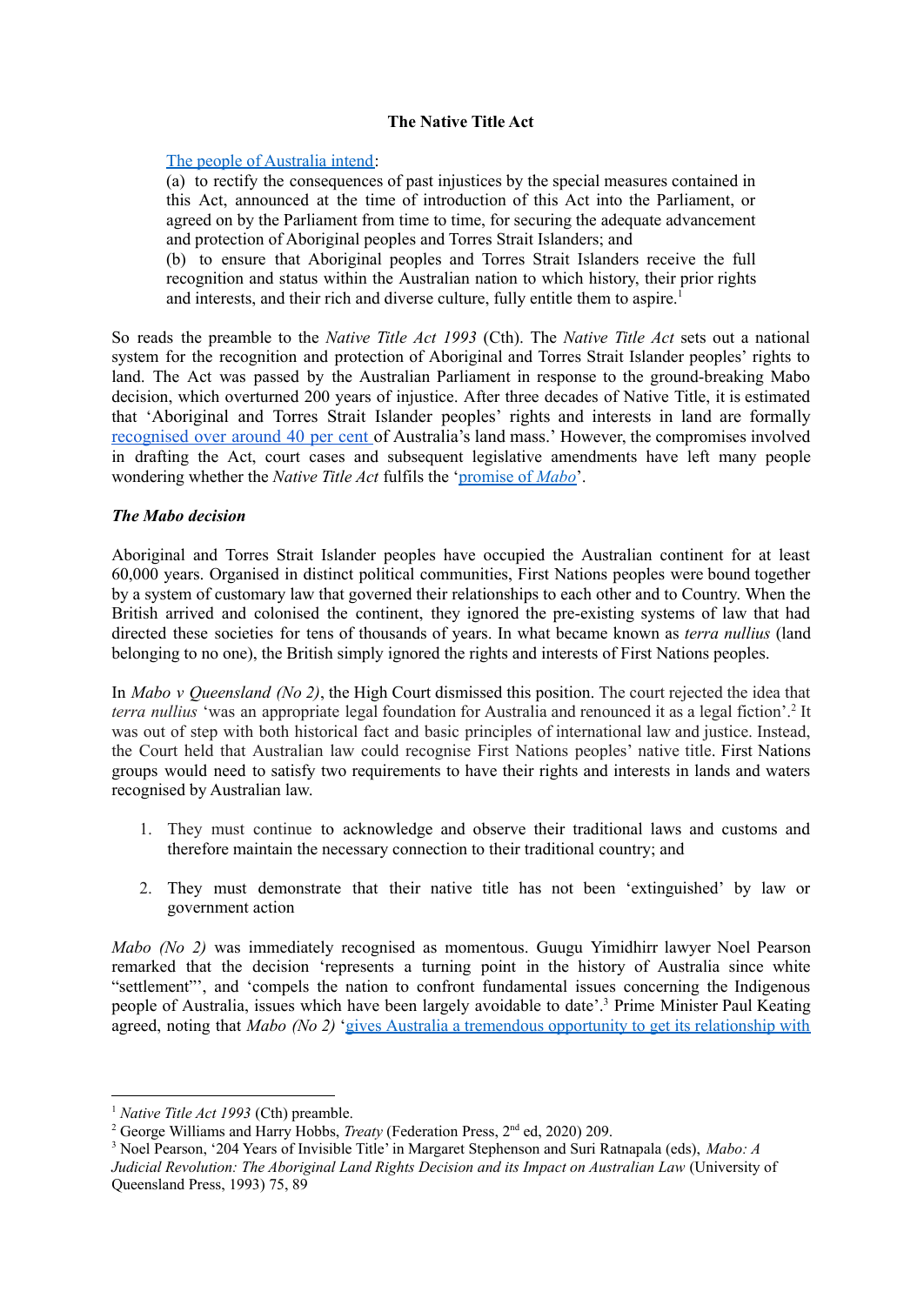the [Aboriginal](http://pmtranscripts.dpmc.gov.au/release/transcript-8895) and Torres Strait Islander people right'.<sup>4</sup> Keating believed that legislation was the best way 'to do justice to the Mabo decision in protecting native title and to ensure workable, certain, land management'. <sup>5</sup> Several months of difficult negotiation followed.

# *The Native Title Act*

The *Native Title Act* was finally passed by the Commonwealth Parliament in 1993. The Act had four objectives. It aimed to: (1) provide for the recognition and protection of native title; (2) establish the ways future dealings affecting native title may proceed; (3) establish a mechanism for determining claims to native title; and (4) provide for the validation of past acts invalidated because of the existence of native title.

The Act also adopted a definition of native title drawn from Justice Brennan's judgment in *Mabo (No 2)*. Section 223(1) of the *Native Title Act* provides:

The expression *native title* or *native title rights and interests* means the communal, group or individual rights and interests of Aboriginal peoples or Torres Strait Islanders in relation to land or waters, where:

- (a) the rights and interests are possessed under the traditional laws acknowledged, and the traditional customs observed, by the Aboriginal peoples or Torres Strait Islanders; and
- (b) the Aboriginal peoples or Torres Strait Islanders, by those laws and customs, have a connection with the land or waters; and
- (c) the rights and interests are recognised by the common law of Australia.

Aboriginal and Torres Strait Islander communities bear the burden of proving each of these three elements.

Native title is described as a 'bundle of rights'. This means that it encompasses a collection of rights and interests. Because the source of native title is the traditional laws and customs of the relevant First Nations community, native title can differ across groups. Among other elements, it may include the right to hunt, fish and gather traditional resources; the right to perform ceremony and protect cultural sites; and/or the right to live on the Country in question.

First Nations communities must apply to the Federal Court to have their native title recognised. Applications are referred to the National Native Title Tribunal (NNTT). The NNTT is an independent statutory body that mediates between the parties, assists in the negotiation of Indigenous Land Use Agreements, and can also conduct reviews and special inquiries. Once the application is registered on the Native Title Register, the parties are encouraged to mediate. If mediation is unsuccessful, the claim may go to trial for a decision as to whether native title exists or not. The focus on mediation has worked. As of May 2022, 556 native title determinations have been made, with 441 by consent and 60 unopposed. Of those 556 determinations, 456 have held that native title exists.

### *Key moments of native title*

Reflecting the complex political, legal and moral questions that *Mabo (No 2)* and native title gives rise to, the *Native Title Act* has evolved over the years. Key developments include:

● **The** *Wik* **Decision**. In 1996, the High Court of Australia found that native title could co-exist with pastoral leases. However, the Court also confirmed that where a pastoral lease and a native title right were inconsistent, the non-native title rights prevail.

<sup>4</sup> John Laws, Interview with Paul Keating, Prime Minister of Australia (Radio Interview, 17 June 1993) <[http://pmtranscripts.dpmc.gov.au/release/transcript-8895>](http://pmtranscripts.dpmc.gov.au/release/transcript-8895).

<sup>5</sup> Commonwealth, *Parliamentary Debates*, House of Representatives, 16 November 1993, 2878 (Paul Keating).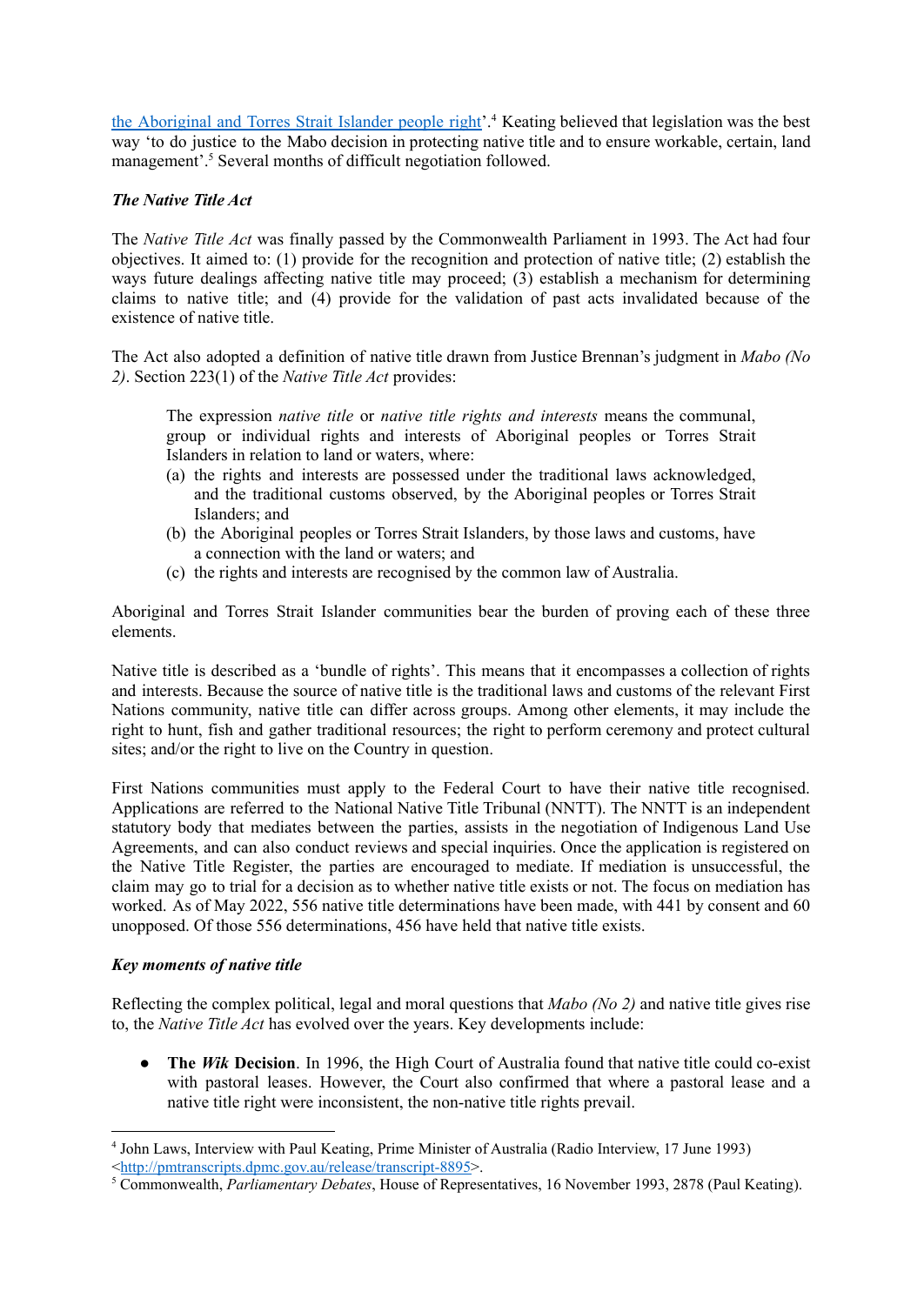- **The 10 Point Plan**. In 1998, the Howard government pushed through the *Native Title Amendment Act*. The Act introduced more flexible Indigenous Land Use Agreements. However, its main focus was to  $-$  in the words of Deputy Prime Minister Tim Fischer  $-$  pour 'bucket-loads of extinguishment' on the native title rights of Indigenous peoples. <sup>6</sup> The Act did this, placing restrictions on native title claims.
- **The** *Yorta Yorta* **Decision**. In 2003, the High Court of Australia imposed higher legal thresholds that make it far harder for First Nations groups to prove that they have maintained a 'traditional' connection to the land and thus that they possess native title.
- **● The Northern Territory Emergency Response**. In 2007, the Howard government staged a massive intervention into Aboriginal communities in the Northern Territory. Among other elements, the intervention compulsorily acquired sixty-five Aboriginal townships held under the *Native Title Act*.
- **● Reviews**. In 2015, the Australian Law Reform Commission released a report recommending 30 changes to the *Native Title Act* to 'refocus on the core [elements](https://www.alrc.gov.au/publication/connection-to-country-review-of-the-native-title-act-1993-cth-alrc-report-126/executive-summary-13/summary-of-recommendations-3/) of native title law to facilitate an effective [determination](https://www.alrc.gov.au/publication/connection-to-country-review-of-the-native-title-act-1993-cth-alrc-report-126/executive-summary-13/summary-of-recommendations-3/) process'.
- **● The Noongar Settlement**. In 2015, the Noongar Settlement was approved by the Noongar Nation as six Indigenous Land Use Agreements. The largest and most comprehensive agreement to settle Aboriginal interests in land in Australian history, the Settlement has been described by some as ['Australia's](http://classic.austlii.edu.au/au/journals/SydLawRw/2018/1.html) First Treaty'.
- **● The** *Timber Creek* **Decision**. In 2019, the High Court confirmed the approach to calculating compensation for economic and cultural loss arising from the violation of native title rights. It was the first time that the Court had considered how compensation under the *Native Title Act* should be assessed.

### *Opportunities and challenges*

The *Native Title Act* has provided significant benefits for many First Nations communities. For those who have had their native title rights and interests recognised by Australian law, it has enabled them to re-empower their traditions and culture. Legal recognition can also have a deeper psychological impact. For example, in confirming the registration of the Yamatji Nation's native title, Justice Debra Mortimer noted that:

The recognition given by determination of native title, for those who have long been denied any recognition by Australian law of their deep and abiding connection to their country is a step in the struggle of Aboriginal and Torres Strait Islander peoples to regain what was taken away from them. 7

A successful determination of native title reflects the determination and spirit of First Nations communities. For instance, in celebrating the determination of Queensland's largest ever native title determination, Kuuku Ya'u elder Father Brian Claudie [exclaimed:](https://statements.qld.gov.au/statements/93920)

I will get the clapsticks and I will sing. In the back of my mind, I'm thinking about the old people and the culture they have passed on. This claim is special for this

<sup>6</sup> John Highfield, Interview with Tim Fisher, Deputy Prime Minister of Australia (Radio Interview, 4 September 1997).

<sup>7</sup> *Taylor on behalf of the Yamatji Nation Claim v State of Western Australia* [2020] FCA 42 (7 February 2020) [80].